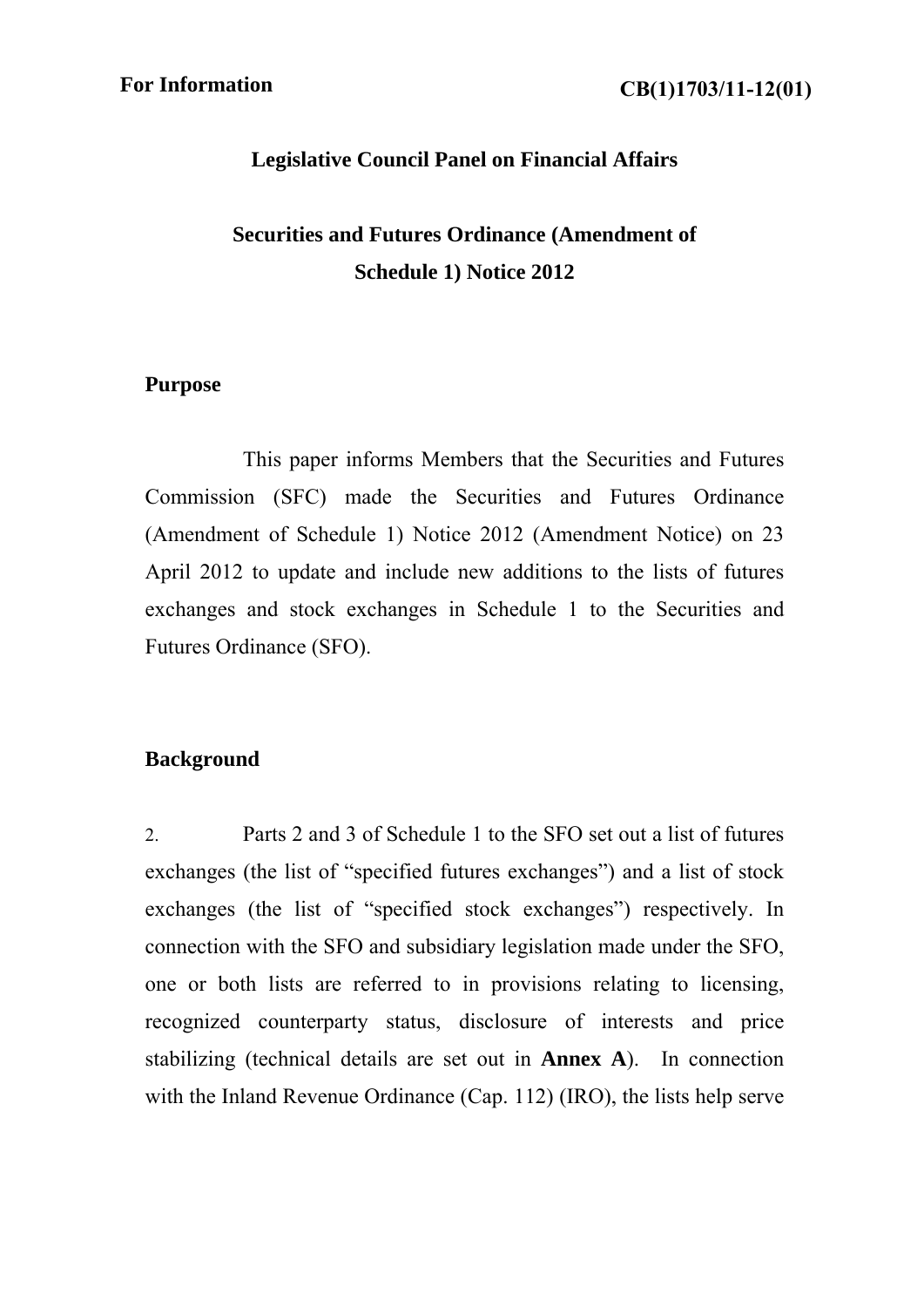as one of the parameters defining those financial transactions which may fall outside the profits tax net (see paragraphs  $5-6$  below).<sup>1</sup>

## **The Amendment Notice**

3. The purpose of the Amendment Notice is to update the names of the existing specified futures exchanges and specified stock exchanges; and to add seven futures exchanges and two stock exchanges from the emerging markets to the lists of specified futures exchanges and specified stock exchanges respectively.

## *Updating the Names of the Existing Exchanges*

4. Since the enactment of the SFO in March 2002, a number of the exchanges included in the lists of specified futures exchanges and specified stock exchanges have changed their names or otherwise been affected by corporate reorganizations. The lists are therefore outdated and amendments are needed to reflect the current names of the relevant exchanges.

## *Adding Nine Exchanges from the Emerging Markets*

 $\overline{a}$ 

5. Pursuant to section 20AC of the IRO, transactions conducted by a non-resident person (including an offshore fund) in futures contracts are exempted from profits tax. Such futures contracts

<sup>&</sup>lt;sup>1</sup> One or both lists are also referred to in the Trustee Ordinance (Cap. 29), the Gambling Ordinance (Cap. 148), the Occupational Retirement Schemes Ordinance (Cap. 426) and the Mass Transit Railway Ordinance (Cap. 556). We have consulted relevant bureaux/departments on the proposed amendments and they have no objection to the amendments.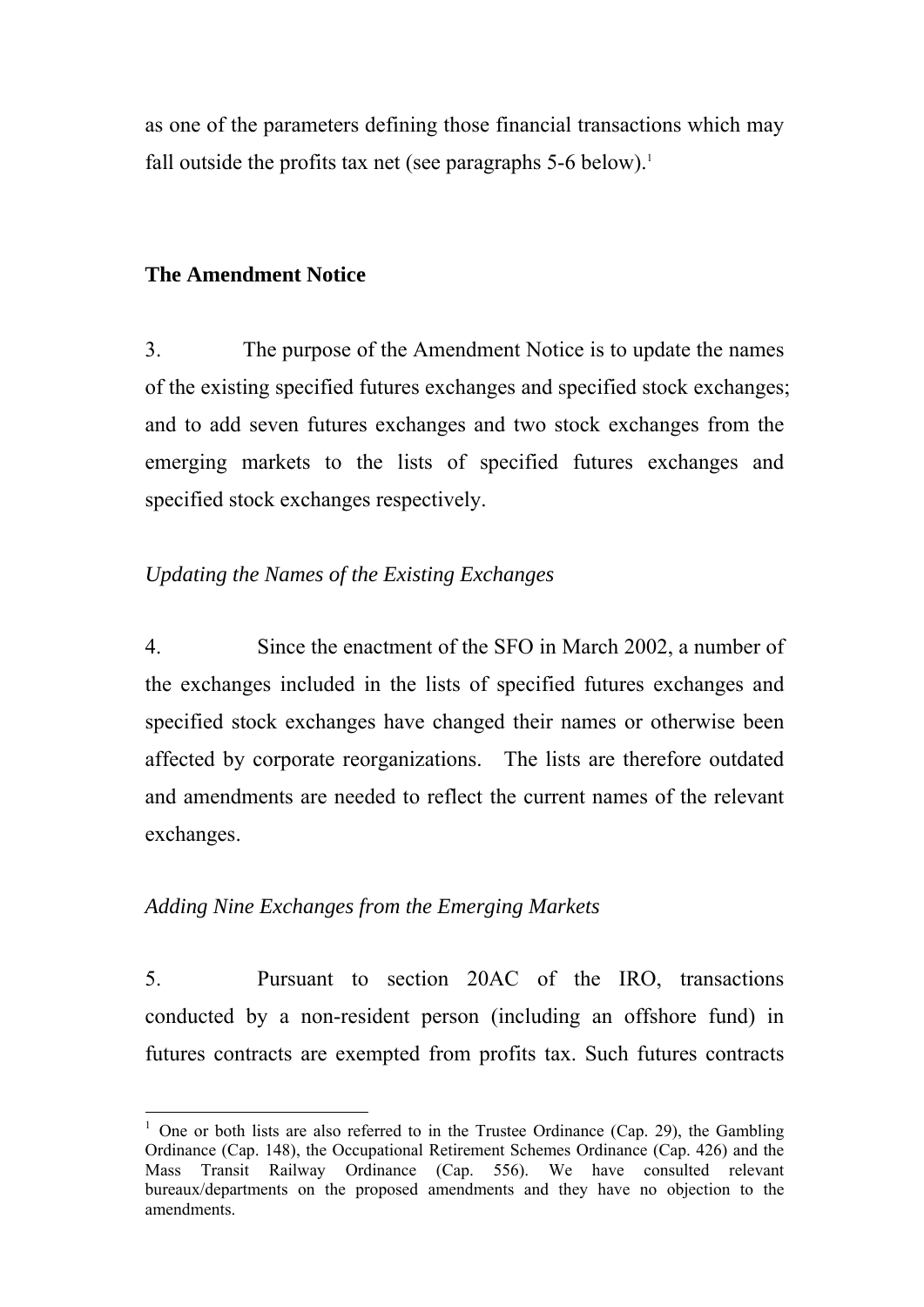are defined in Schedule 16 to the IRO to include a contract or an option on a contract that is listed or traded on the Hong Kong Futures Exchange Limited or any other contract for differences that is traded on a specified futures exchange, or listed on a specified stock exchange, as specified in Parts 2 and 3 of Schedule 1 to the SFO respectively. The following nine exchanges from the emerging markets are added to the lists of specified futures exchanges and specified stock exchanges —

#### Futures Exchanges

- Brazil: BM&FBOVESPA S.A. Bolsa de Valores, Mercadorias e Futuros
- China: China Financial Futures Exchange, Dalian Commodity Exchange, Shanghai Futures Exchange and Zhengzhou Commodity Exchange
- India: Multi Commodity Exchange of India Limited and National Commodity & Derivatives Exchange Limited

### Stock Exchanges

 India: BSE Limited and National Stock Exchange of India Limited

6. The addition of the above exchanges would facilitate the development of Hong Kong as an international finance centre in general and as an asset management centre in particular, by extending the application of tax exemption for offshore funds engaged in futures trading executed on these nine exchanges. This seeks to fulfil the commitments made by the Administration in the 2010-11 Budget to strengthen the competitiveness of the asset management industry in Hong Kong.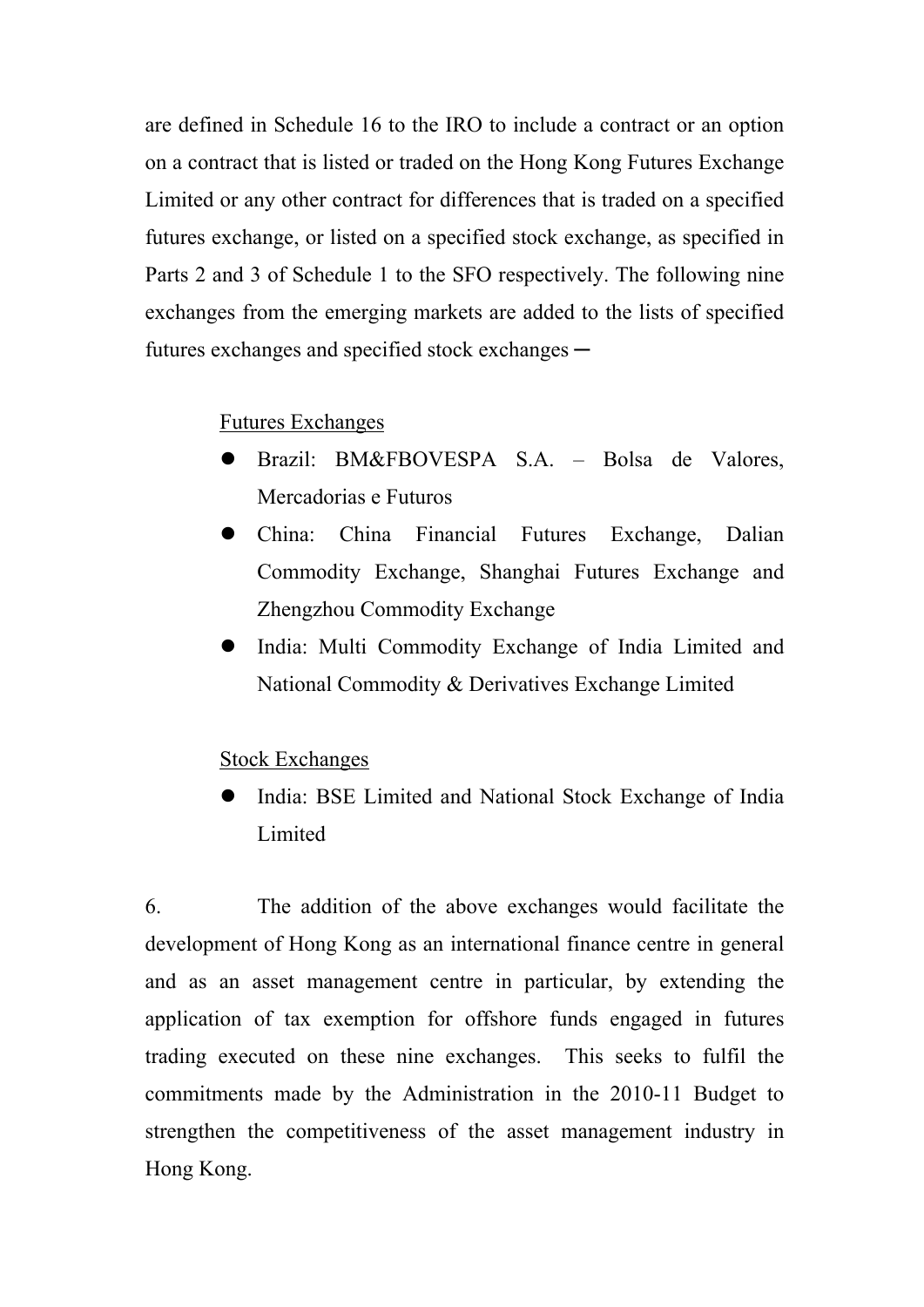7. According to the SFC, the addition of the nine exchanges is regulation- neutral. It does not affect the on-going regulatory functions of the SFC.

8. The proposed Amendment Notice is attached at **Annex B** for Members' reference.

### **Public Consultation**

9. On 21 February 2011, the SFC published a Consultation Paper on Proposed Amendments to Specified Stock and Futures Exchanges to solicit public comments on the proposed amendments set out in paragraphs 4 and 5 above. A total of six submissions were received from professional bodies, market participants and other interested parties and all respondents supported the proposals.

### **Way forward**

10. We aim to publish the Amendment Notice in the Gazette on 11 May 2012, with a view to completing the negative vetting process within the current term of the Legislative Council.

**Financial Services and the Treasury Bureau Securities and Futures Commission April 2012**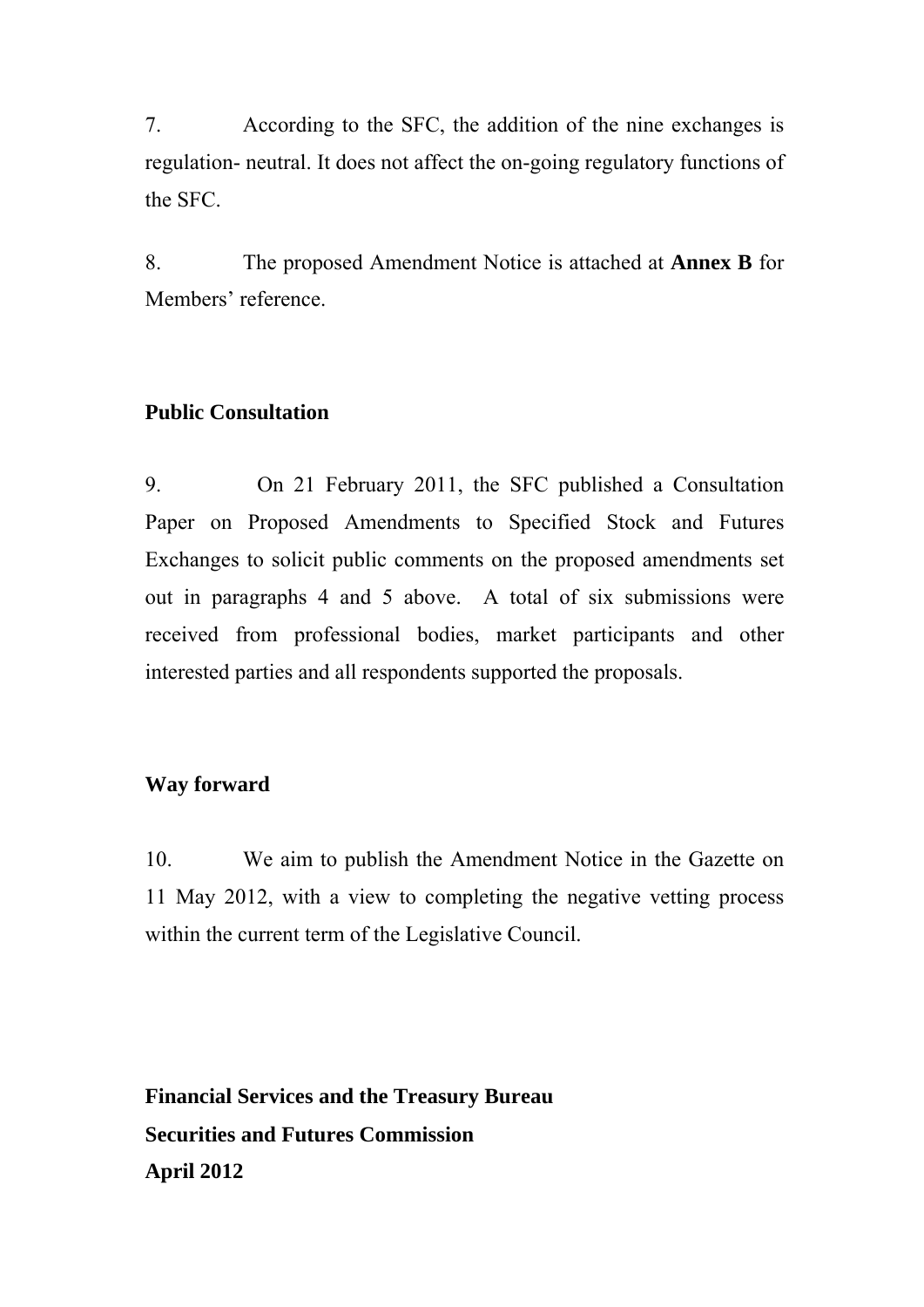# **Regulatory work of the Securities and Futures Commission which involves reference to the list of specified futures exchanges and the list of specified stock exchanges in Parts 2 and 3 of Schedule 1 to the Securities and Futures Ordinance (SFO)**

#### I. Regulation of leveraged foreign exchange trading

Under Part 1 of Schedule 5 to the SFO, dealing in securities, dealing in futures contracts and leveraged foreign exchange trading are stipulated as Type 1, Type 2 and Type 3 regulated activities respectively.

Pursuant to Part 2 of the aforesaid Schedule, transactions executed on a **specified stock exchange** by or through a person who is licensed or registered for Type 1 regulated activity and contracts executed on a **specified futures exchange** by or through a person who is licensed or registered for Type 2 regulated activity are excluded from Type 3 regulated activity.

Pursuant to sections 3(a) and 3(b) of the Securities and Futures (Recognized Counterparty) Rules (Cap. 571B), the term "recognized counterparty" in Schedule 1 to the SFO includes a corporation licensed for Type 2 regulated activity that deals in currency futures contracts on any **specified futures exchange** and an equivalent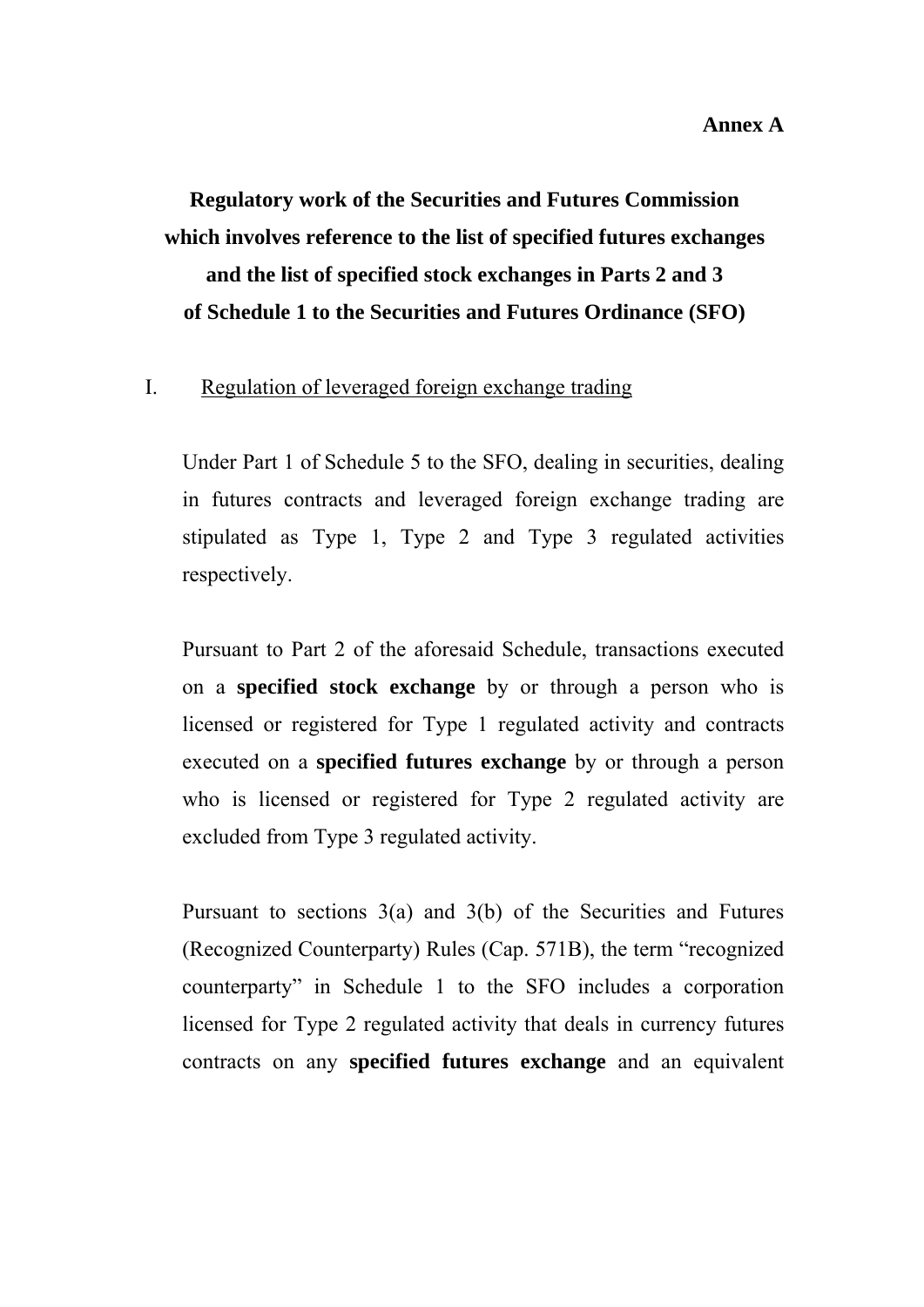corporation<sup>2</sup> that deals in currency futures contracts on any **specified futures exchange**.

Under the Securities and Futures (Financial Resources) Rules (Cap. 571N) (Financial Resources Rules), certain calculations in relation to the financial resources of a corporation licensed for Type 3 regulated activity may be affected where a transaction involves a recognized counterparty. For example, in calculating its liquid assets, pursuant to section 34(1) of the Financial Resources Rules, a corporation licensed for Type 3 regulated activity must include any amount receivable from and the amount of any cash deposited with a recognized counterparty.

In addition, in connection with a leveraged foreign exchange contract, recognized counterparties are excluded from the definition of "client" in Schedule 1 to the SFO.

## II. Disclosure of interests and price stabilization period

 $\overline{a}$ 

The list of **specified stock exchanges** is used in Part XV of the SFO to determine certain disclosure of interests requirements, and in the Securities and Futures (Price Stabilizing) Rules (Cap. 571W) to determine the stabilizing period where the stock in question trades on an overseas stock exchange.

 $2$  In summary, an "equivalent corporation" means a corporation with shareholders' funds of not less than \$30,000,000 (or its equivalent in any foreign currency) that carries on a business in a specified jurisdiction (as specified in column 2 of Schedule 1 to the Recognized Counterparty Rules) in an activity which, if carried on in Hong Kong, would constitute dealing in futures contracts, under an authorization (however described) by an authority or regulatory organization in that jurisdiction. See the definition of "equivalent corporation" in section 2 of the Securities and Futures (Recognized Counterparty) Rules (Cap. 571B) (Recognized Counterparty Rules).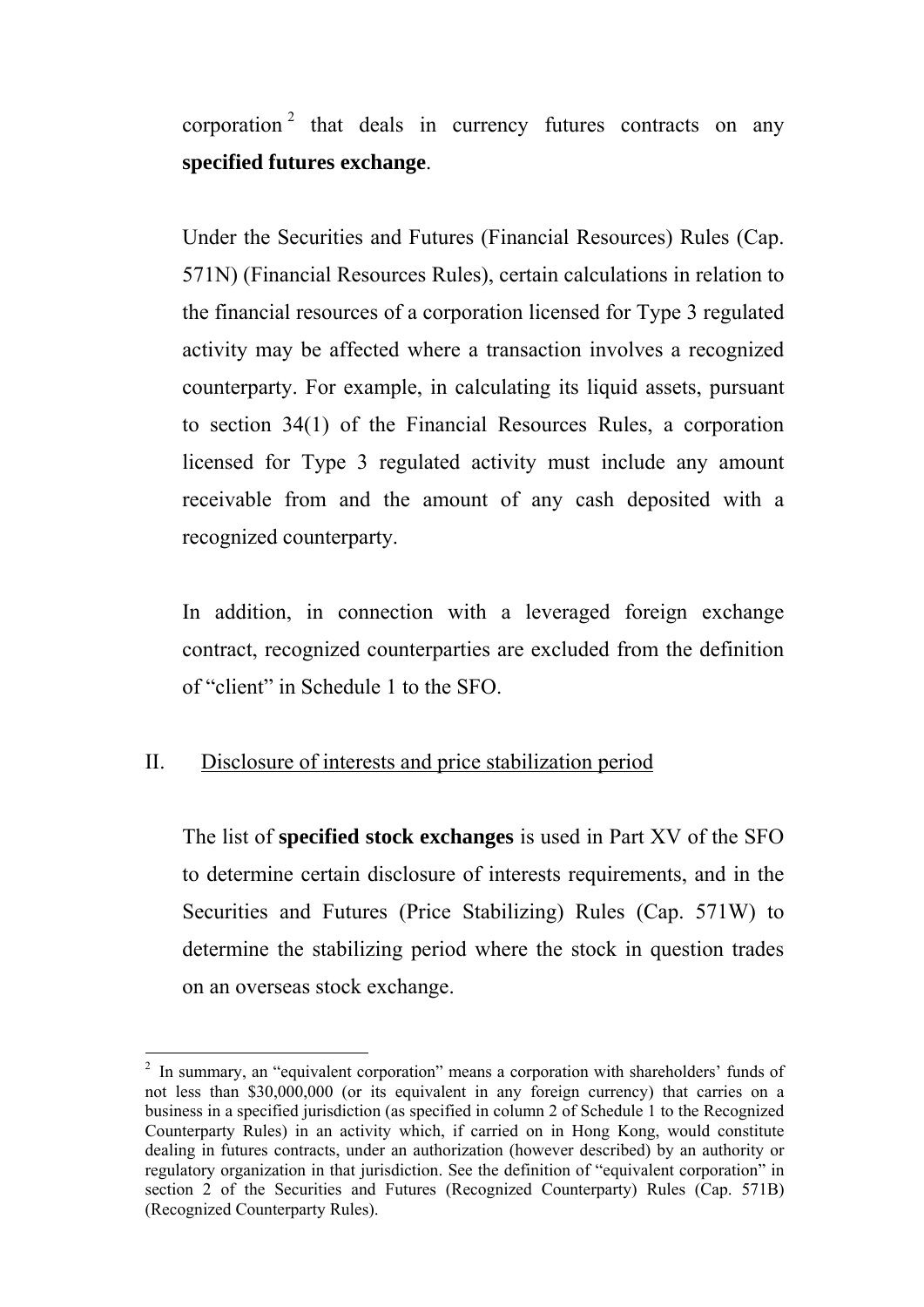#### **Note for Members:** Updated exchange names are denoted with  $*$ ; while new additions are denoted with  $*$ .

## **Annex B**

 $\overline{2}$ 

Securities and Futures Ordinance (Amendment of Schedule 1) Notice 2012

Section 1

#### **Securities and Futures Ordinance (Amendment of Schedule 1) Notice 2012**

(Made by the Securities and Futures Commission under section 2(3) of the Securities and Futures Ordinance (Cap. 571))

#### 1. Commencement

This Notice comes into operation on 18 July 2012.

#### $2.$ **Securities and Futures Ordinance amended**

The Securities and Futures Ordinance (Cap. 571) is amended as set out in section 3.

#### $3.$ Schedule 1, Parts 2 and 3 substituted

Schedule 1-

#### **Repeal Parts 2 and 3 Substitute**

#### "Part 2

#### **Specified Futures Exchanges**

- ASX Limited \*  $\mathbf{1}$ .
- $2.$ Australian Securities Exchange Limited \*
- BM&FBOVESPA S.A. Bolsa de Valores,  $3.$ Mercadorias e Futuros<sup>+</sup>
- Board of Trade of the City of Chicago, Inc. \*  $\overline{4}$ .
- 5. Chicago Board Options Exchange, Incorporated \*
- 6. Chicago Mercantile Exchange Inc.
- $7.$ China Financial Futures Exchange<sup>+</sup>

Securities and Futures Ordinance (Amendment of Schedule 1) Notice 2012

- 8. Commodity Exchange, Inc. \* 9. Dalian Commodity Exchange<sup>+</sup>
- 10 Eurex Frankfurt AG<sup>\*</sup>
- Eurex Zürich AG<sup>\*</sup>  $11.$

Section 3

- $12.$ Euronext Amsterdam N.V. \*
- 13. Euronext Paris S.A. \*
- 14. Hong Kong Futures Exchange Limited
- 15. ICE Futures Canada, Inc. \*
- 16. ICE Futures U.S., Inc. \*
- Korea Exchange, Inc. \*  $17$
- 18. LIFFE Administration and Management \*
- 19. Montréal Exchange Inc. \*
- 20. Multi Commodity Exchange of India Limited<sup>+</sup>
- National Commodity & Derivatives Exchange  $21$ Limited<sup>+</sup>
- $22.$ NASDAQ OMX PHLX LLC \*
- 23. NASDAO OMX Stockholm AB \*
- New York Mercantile Exchange, Inc. \* 24.
- New Zealand Futures and Options Exchange 25. Limited<sup>\*</sup>
- 26. NYSE Area, Inc.
- 27. Osaka Securities Exchange Co., Ltd. \*
- Shanghai Futures Exchange<sup>+</sup> 28.
- 29. Singapore Exchange Derivatives Trading Limited
- The London Metal Exchange Limited \*  $30.$
- Tokyo Financial Exchange Inc. \*  $31.$
- $32.$ Tokyo Grain Exchange Inc. \*
- $33.$ Tokyo Stock Exchange, Inc. \*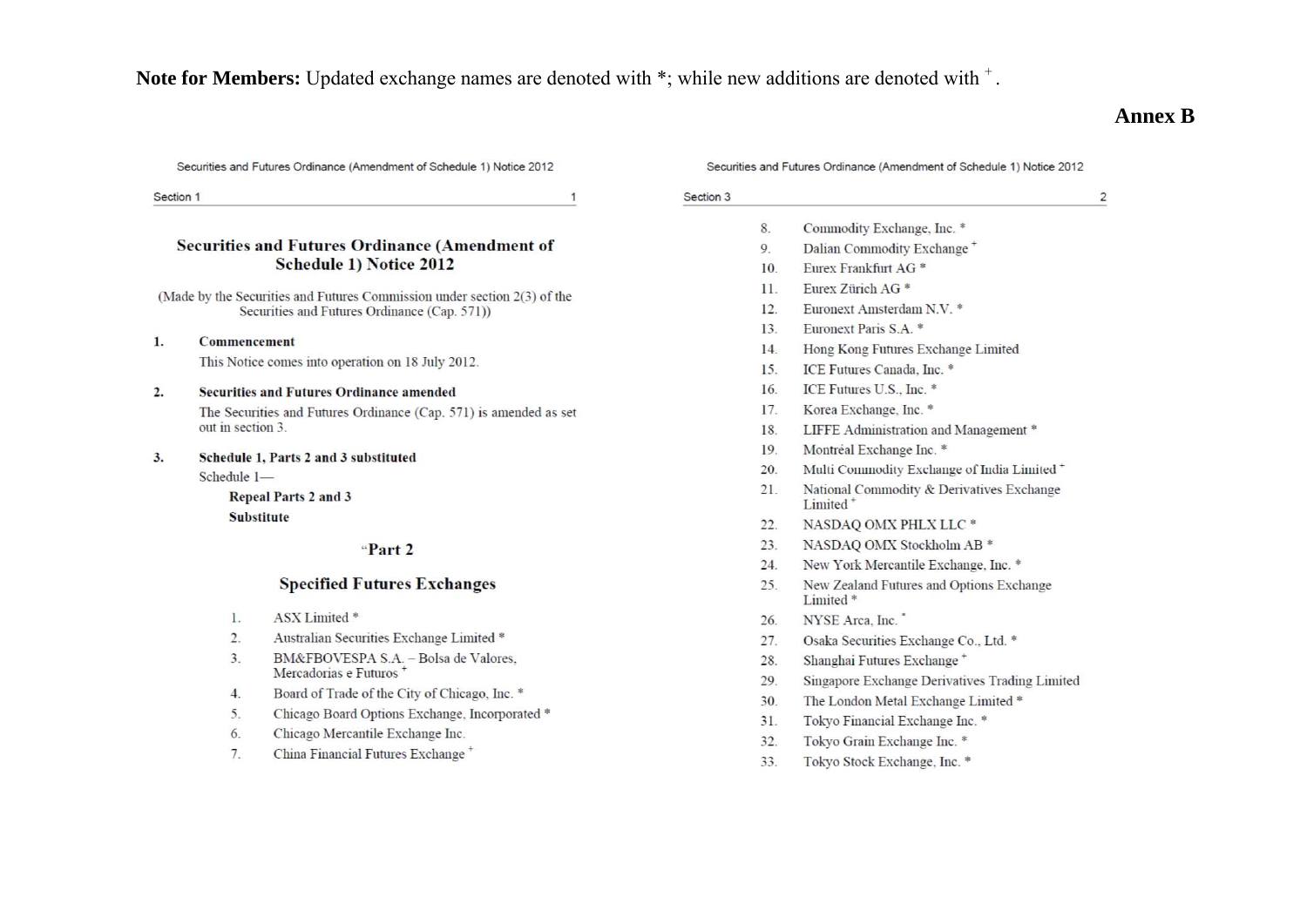Securities and Futures Ordinance (Amendment of Schedule 1) Notice 2012

Section 3

| 3 |                        |                                                             | 3<br>Section 3 |     |                                                                                     | 4 |
|---|------------------------|-------------------------------------------------------------|----------------|-----|-------------------------------------------------------------------------------------|---|
|   | 34.                    | Zhengzhou Commodity Exchange <sup>+</sup>                   |                | 23. | SIX Swiss Exchange AG *                                                             |   |
|   |                        | Part 3                                                      |                | 24. | Sociedad Rectora de la Bolsa de Valores de Madrid,<br>S.A. (Sociedad Unipersonal) * |   |
|   |                        |                                                             |                | 25. | Société de la Bourse de Luxembourg S.A. *                                           |   |
|   |                        | <b>Specified Stock Exchanges</b>                            |                | 26. | The NASDAQ Stock Market LLC *                                                       |   |
|   |                        | ASX Limited *                                               |                | 27. | The Philippine Stock Exchange, Inc. *                                               |   |
|   | 1.<br>$\overline{2}$ . | <b>BSE</b> Limited <sup>+</sup>                             |                | 28. | The Stock Exchange of Hong Kong Limited                                             |   |
|   | 3.                     |                                                             |                | 29. | The Stock Exchange of Thailand *                                                    |   |
|   |                        | Borsa Italiana S.p.A.<br>Bursa Malaysia Securities Berhad * |                | 30. | Tokyo Stock Exchange, Inc. *                                                        |   |
|   | 4.<br>5.               | Deutsche Börse AG                                           |                | 31. | TSX Inc. *                                                                          |   |
|   | 6.                     | Euronext Amsterdam N.V. *                                   |                | 32. | Wiener Börse AG".                                                                   |   |
|   | 7.                     | Euronext Brussels S.A./N.V. *                               |                |     |                                                                                     |   |
|   | 8.                     | Euronext Paris S.A. *                                       |                |     |                                                                                     |   |
|   | 9.                     | Korea Exchange, Inc. *                                      |                |     |                                                                                     |   |
|   | 10.                    | London Stock Exchange plc *                                 |                |     |                                                                                     |   |
|   | 11.                    | Montréal Exchange Inc. *                                    |                |     |                                                                                     |   |
|   | 12.                    | Nagoya Stock Exchange, Inc. *                               |                |     |                                                                                     |   |
|   | 13.                    | NASDAQ OMX Copenhagen A/S *                                 |                |     | Chief Executive Officer.                                                            |   |
|   | 14.                    | NASDAQ OMX Helsinki Ltd *                                   |                |     | Securities and Futures Commission                                                   |   |
|   | 15.                    | NASDAQ OMX Stockholm AB *                                   |                |     | 2012                                                                                |   |
|   | 16.                    | National Stock Exchange of India Limited <sup>+</sup>       |                |     |                                                                                     |   |
|   | 17.                    | New York Stock Exchange LLC <sup>*</sup>                    |                |     |                                                                                     |   |
|   | 18.                    | NYSE Amex LLC <sup>*</sup>                                  |                |     |                                                                                     |   |
|   | 19.                    | NZX Limited *                                               |                |     |                                                                                     |   |
|   | 20.                    | Osaka Securities Exchange Co., Ltd. *                       |                |     |                                                                                     |   |
|   | 21.                    | Oslo Børs ASA <sup>*</sup>                                  |                |     |                                                                                     |   |
|   | 22.                    | Singapore Exchange Securities Trading Limited               |                |     |                                                                                     |   |
|   |                        |                                                             |                |     |                                                                                     |   |
|   |                        |                                                             |                |     |                                                                                     |   |
|   |                        |                                                             |                |     |                                                                                     |   |